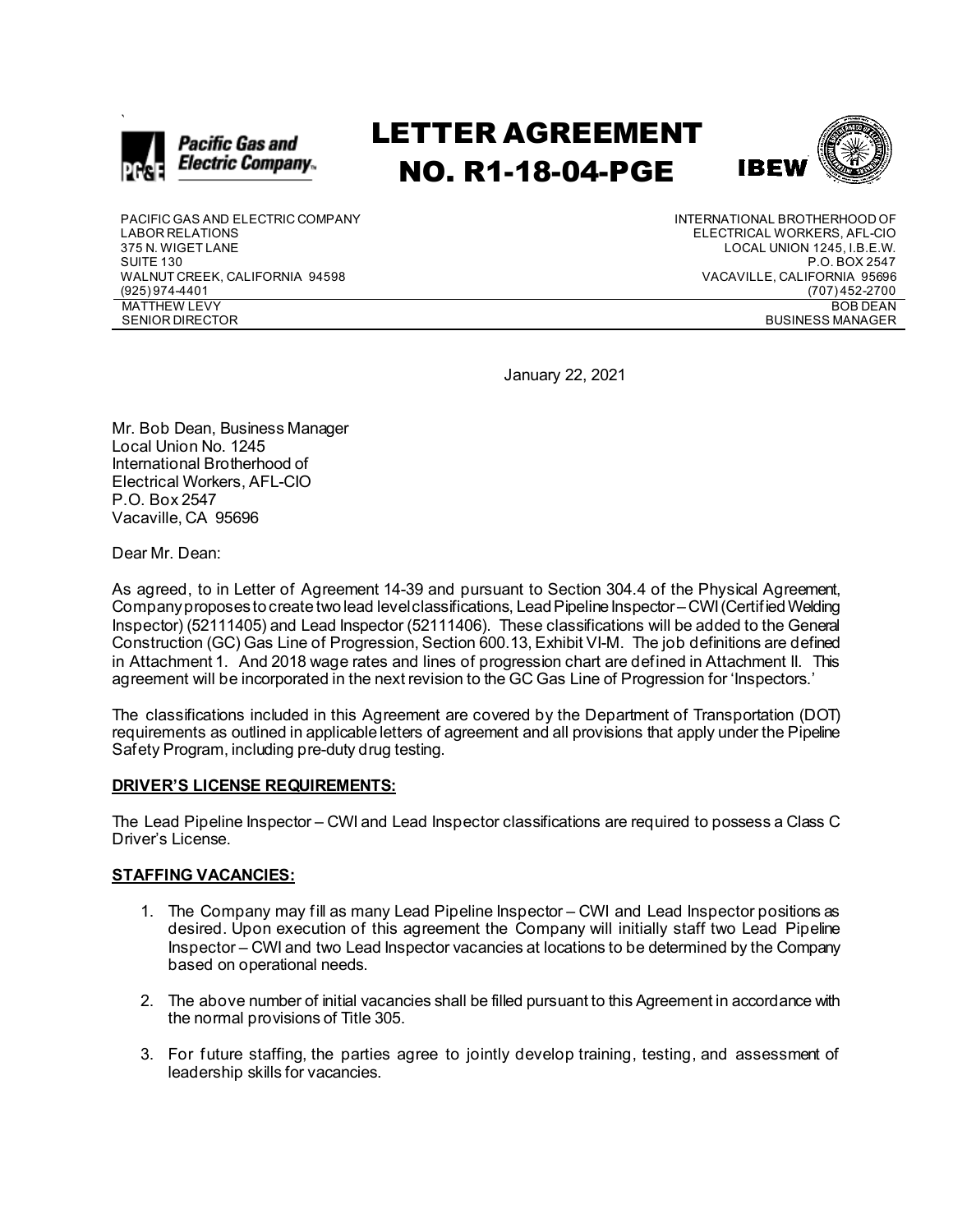#### **PROVISIONAL PERIOD:**

Recognizing the unique skills required for these positions, the Company and Union agree to a provisional placement process as outlined below for both initial and future staffing.

- 1. After three months as a Lead Pipeline Inspector CWI or Lead Inspector, the Company will determine if the employee is able to develop the skills or aptitude (i.e., interpersonal, communications, job coordination) needed to perform the job duties of the designated classification. If not, the Company has discretion to release the employee back to his/her previous classification. At any time during this three-month period, an employee may choose to return to his/her previous classification.
- 2. If, after the first three months of employment as a Lead Pipeline Inspector CWIor Lead Inspector, the Company is unable to determine whether an employee will be able to develop the skills or aptitude (i.e., interpersonal, communications, job coordination) necessary to perform the job duties of the designated classification, upon notification of the Union and the employee, the Company will have an additional three months to assess whether an employee can acquire the skills or aptitude needed to perform such duties. If not, the Company has discretion to release the employee back to his/her previous classification. At any time during this three-month period, an employee may choose to return to his/her previous classification.
- 3. Any disputes that may arise as a result of this section may be grieved pursuant to Title 102.

This agreement has been discussed with Senior Assistant Business Manager Anthony Brown.

If you agree, please so indicate in the space provided below and return one executed copy of this letter to the Company.

Very truly yours,

PACIFIC GAS & ELECTRIC COMPANY

Wallholey

 $By:$ 

Matthew Levy Senior Director

The Union is in agreement.

LOCAL UNION NO. 1245, INTERNATIONAL BROTHERHOOD OF ELECTRICAL WORKERS, AFL-CIO

, 2021 By:  ${\frac{1}{20}}$  Jan 22, 2021

Bob Dean Business Manager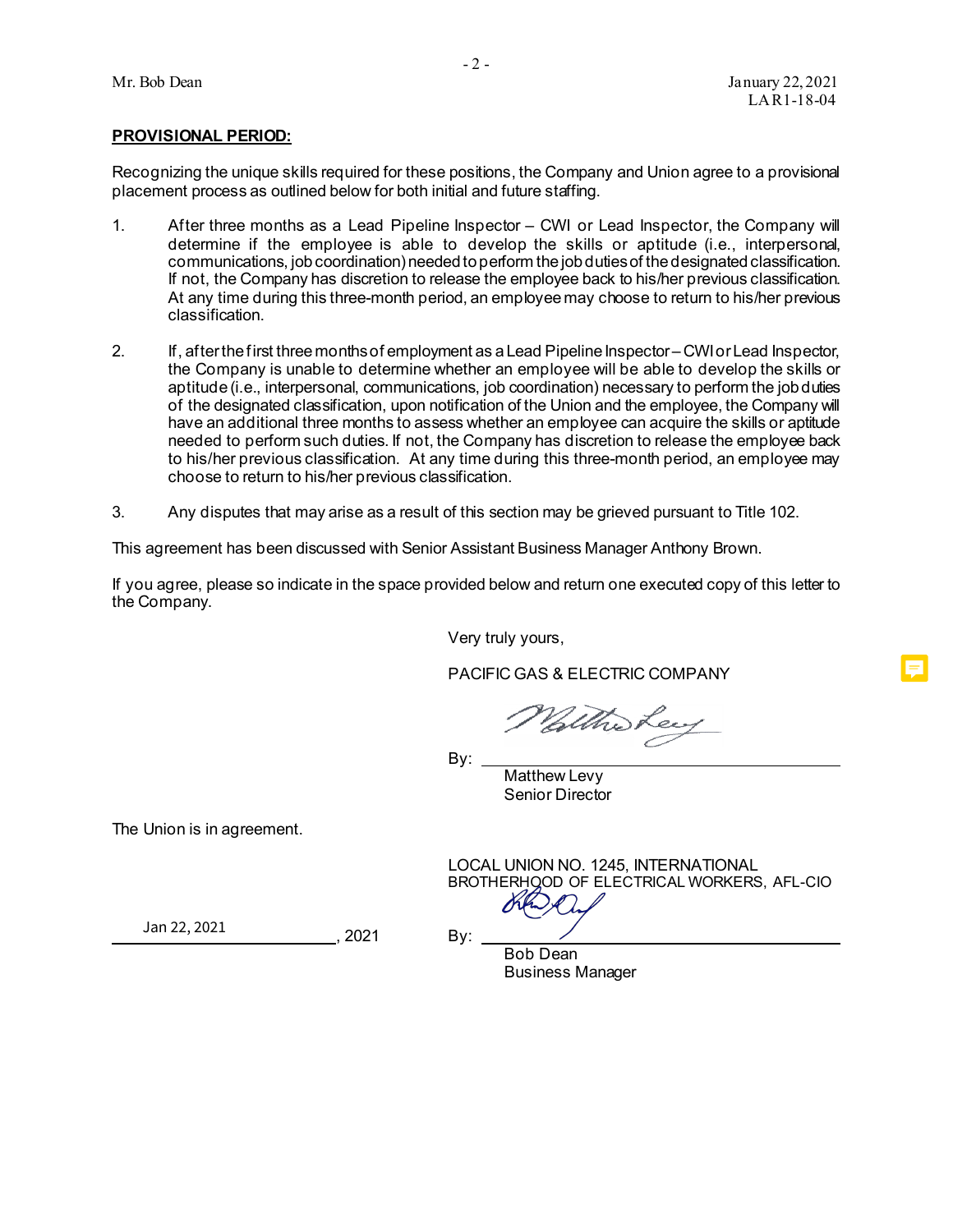### **JOB DEFINITIONS**

#### **Lead Pipeline Inspector - CWI** 52111405

A qualified employee with the craft qualifications and skills of the Pipeline Inspector - CWI who leads an inspection team, coordinates work, and provides guidance, technical expertise, and logistical support on gas transmission pipeline. Such employee shall have the personal qualifications of leadership and supervisory ability. The Lead Pipeline Inspector – CWI oversees and reviews inspection work, conducts team tailboards, mentors, and helps develop the skills of the team. Assists in root-cause investigations for any reportable events and provides knowledge as a Subject Matter Expert to Estimating, Engineering, Codes & Standards, Academy, and other applicable teams.

In addition, the Lead Pipeline Inspector - CWI shall:

- Possess (as of the control date of the vacancy) and maintain AWS CWI, American Petroleum Institute (API) 1169, NACE CIP 2, and any other certifications as required.
- Must have a minimum of 5 years' experience inspecting gas transmission pipelines (see note below)
- Have passed GAS-0860 Introduction to Strength Testing (Hydrotest Training)
- Have and maintain all required operator qualifications
- Pass the jointly developed Lead Inspector Technical Test for Transmission, pending Joint Apprenticeship Training Committee (JATC) approval
- Pass the leadership assessment, once developed

\*Note – incumbent employees listed in Attachment 3 must have only a minimum of two years' experience inspecting gas transmission pipelines.

The parties agree to update qualifications and certifications as required.

#### **Lead Inspector**

52111406

A qualified employee with the craft qualifications and skills of the Construction Inspector who leads an inspection team, coordinates work, and provides guidance, technical expertise, and logistical support on distribution gas and electric underground contract projects. Such employee shall have the personal qualifications of leadership and supervisory ability. The Lead Inspector oversees and reviews inspection work, conducts team tailboards, mentors, and helps develop the skills of the team. Assists in root-cause investigations for any reportable events and provides knowledge as a Subject Matter Expert to Estimating, Engineering, Codes & Standards, Academy, and other applicable teams.

In addition, the Lead Pipeline Inspector shall:

- Possess (as of the control date of the vacancy) and maintain API 1169, NACE CIP 2, and any other certifications as required
- Must have a minimum two years inspection experience including Joint Trench Subdivision and Rule 20A work
- Have and maintain all required operator qualifications
- Pass the jointly developed Lead Inspector Technical Test for Distribution, pending JATC approval
- Pass the leadership assessment, once developed

The parties agree to update qualifications and certifications as required.